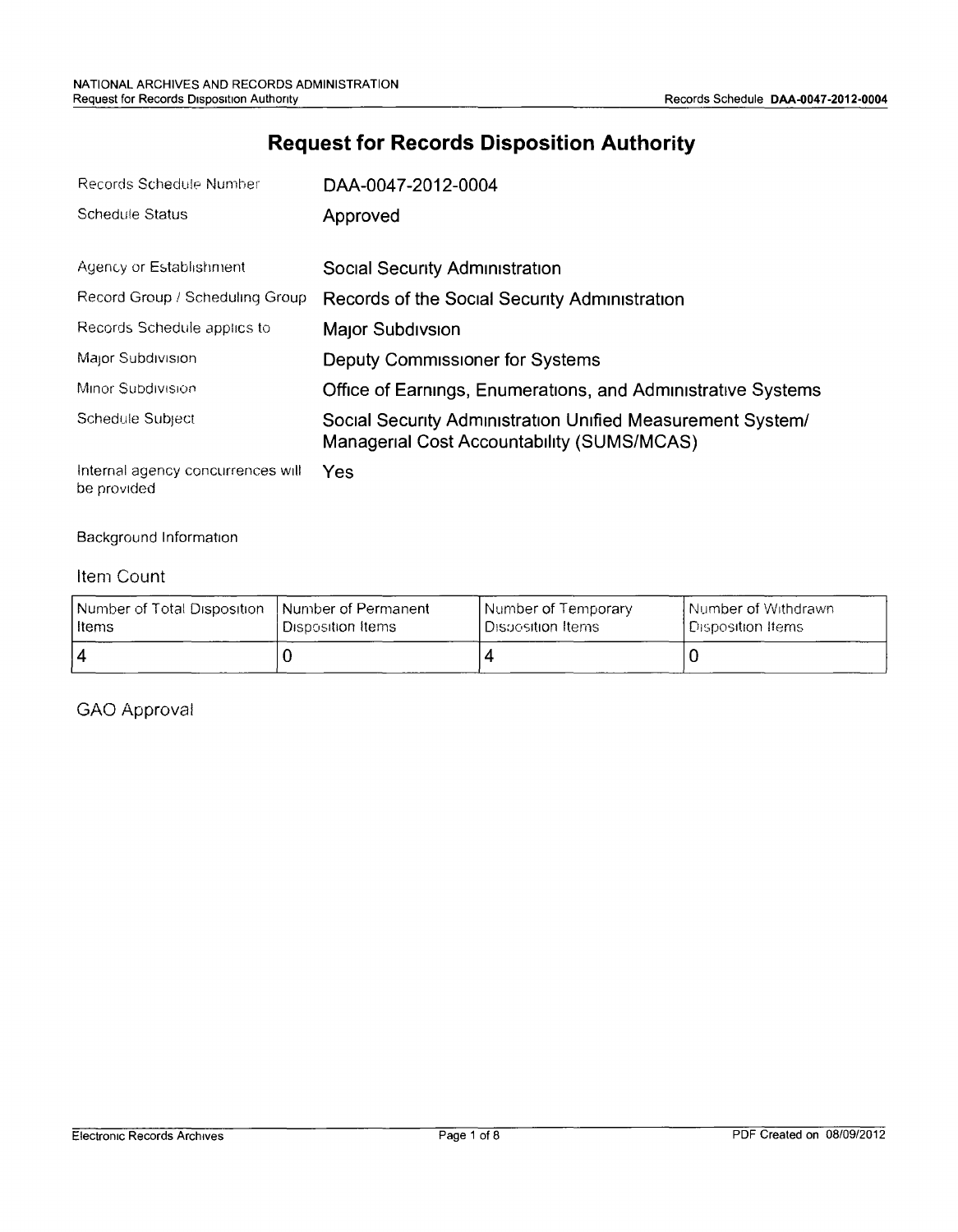### Outline of Records Schedule Items for DAA-0047-2012-0004

| Sequence Number |                                                                                                                                                |
|-----------------|------------------------------------------------------------------------------------------------------------------------------------------------|
|                 | The Business Intelligence (BI) Architecture, SSA Unified Measurement System (S)<br>UMS) and Managerial Cost Accountability System (MCAS) Files |
| 11              | B1 Architecture and SUMS/MCAS Master Files                                                                                                     |
| 111             | 1 Data Source Extract Records<br>Disposition Authority Number DAA-0047-2012-0004-0006                                                          |
| 112             | 2 Management Information (MI) and Transactional Detail Records<br>Disposition Authority Number DAA-0047-2012-0004-0005                         |
| 113             | 3 Summary Records and Corresponding Active Detail Records<br>Disposition Authority Number DAA-0047-2012-0004-0002                              |
| 114             | 4 Reference Data Records<br>Disposition Authority Number DAA-0047-2012-0004-0003                                                               |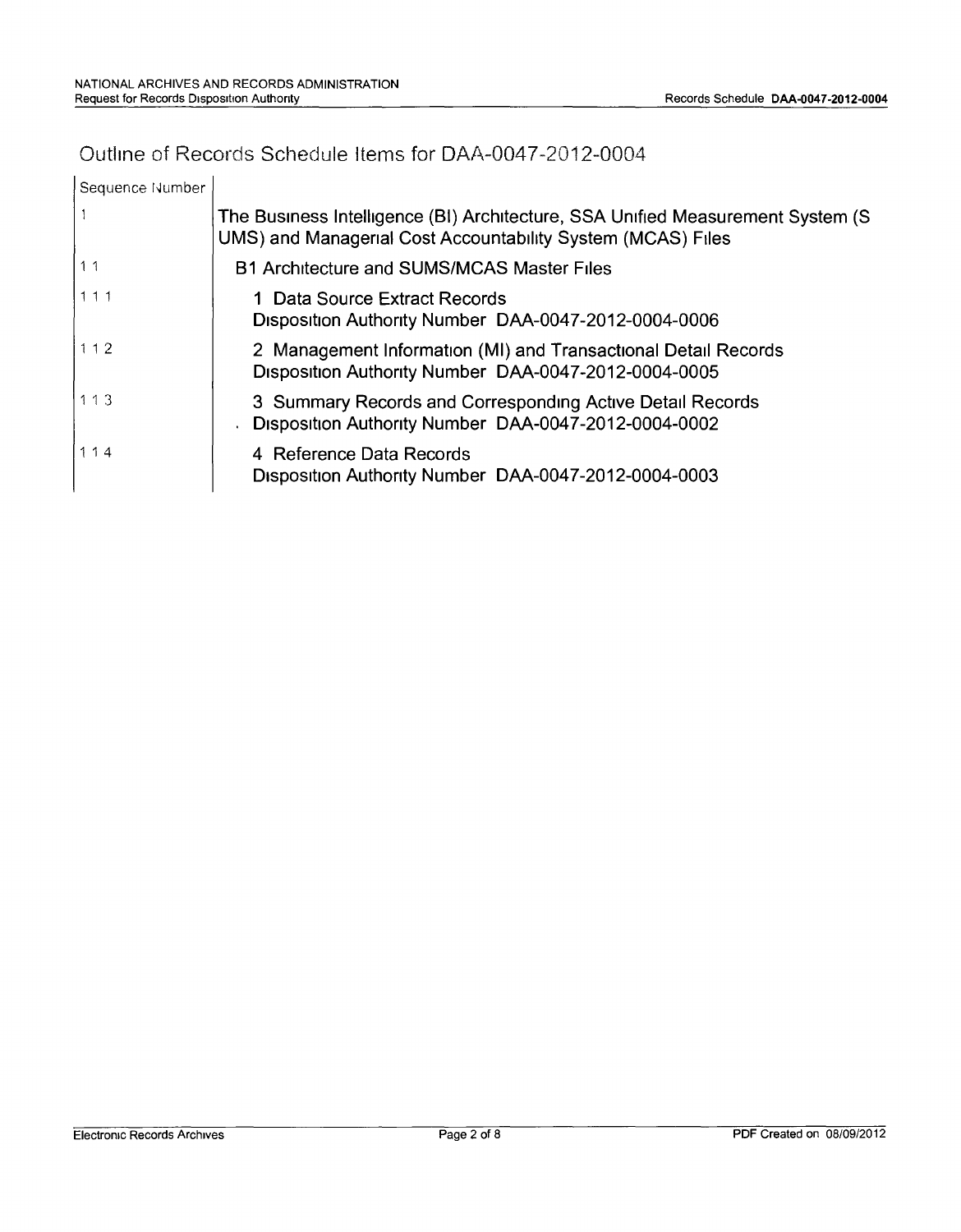#### Records Schedule Items

Sequence Number

 $\mathbf{1}$ 

The Business Intelligence (BI) Architecture, SSA Unified Measurement System (SUMS) and Managerial Cost Accountability System (MCAS) Files Summary The mission of SSA's Business Intelligence (BI) Architecture, SSA Unified Measurement System (SUMS) and Managerial Cost Accountability System (MCAS) effort is to improve the quality, consistency and access to information used by managers and analysts throughout SSA to manage work and account for resources SSA's BI Architecture is the infrastructure of multiple databases and reporting applications which enable efficient access to detail and summary management information SUMS/MCAS provides access to information needed to meet changing business requirements, support process reviews and comply with government standards for cost accountability The SUMS/MCAS vision is to capture, count and measure all work consistently, regardless of where the work is performed Productivity information that is valid at the local office level will be provided SUMS/MCAS will provide managers with user-friendly access to expanded information that supports their need for analysis, monitoring customer service, resource allocation, and strategic decision-making MCAS will satisfy government-wide cost accountability regulations, provide full costs for SSA programs down to the office level and support strategic decision-making The SUMS/MCAS Business Plan Identified four Interrelated Initiatives that address the business needs described above \* Workload Counts and Performance Measures \* Customer Service Record \* Time Allocation \* Managerial Accountability SUMS provides detailed information at the local area regional, and national levels This data is relied on for a variety of strategic and operational decisions SUMS data integrity provides a base line level of knowledge to all levels of agency management for accurate decision making about resource allocation and staffing SUMS data provides provides managers with the discrete data necessary to effectively manage and provide proper oversiqht to staff Thrs allows them to monitor costs associated with core business processes As an example, the Appeals ODS IS used to generate reports about the Agency Hearings workload MCAS supports program integrity and helps prevent waste and abuse MCAS facilitates management of finances and assets by providing SSA managers and outside reviewers at all organizational locations and levels critical information MCAS assembles and processes a wide variety of information into a modern managerial accountability system It produces a Wide range of performance, management, and financial data that SSA decision-makers require to make Informed financial and management decrsions and plans Note The Summary Records and Corresponding Active Detail Records and References Data Records are currently not records-managed All records are stored In the established ODS and the established data warehouse SUMS/MCAS IS Identified as a System of Record (SOR), Social Security Administration Unified Measurement *Systeml* Managerial Cost Accountability System (SUMS/MCAS), 60-0371 and has a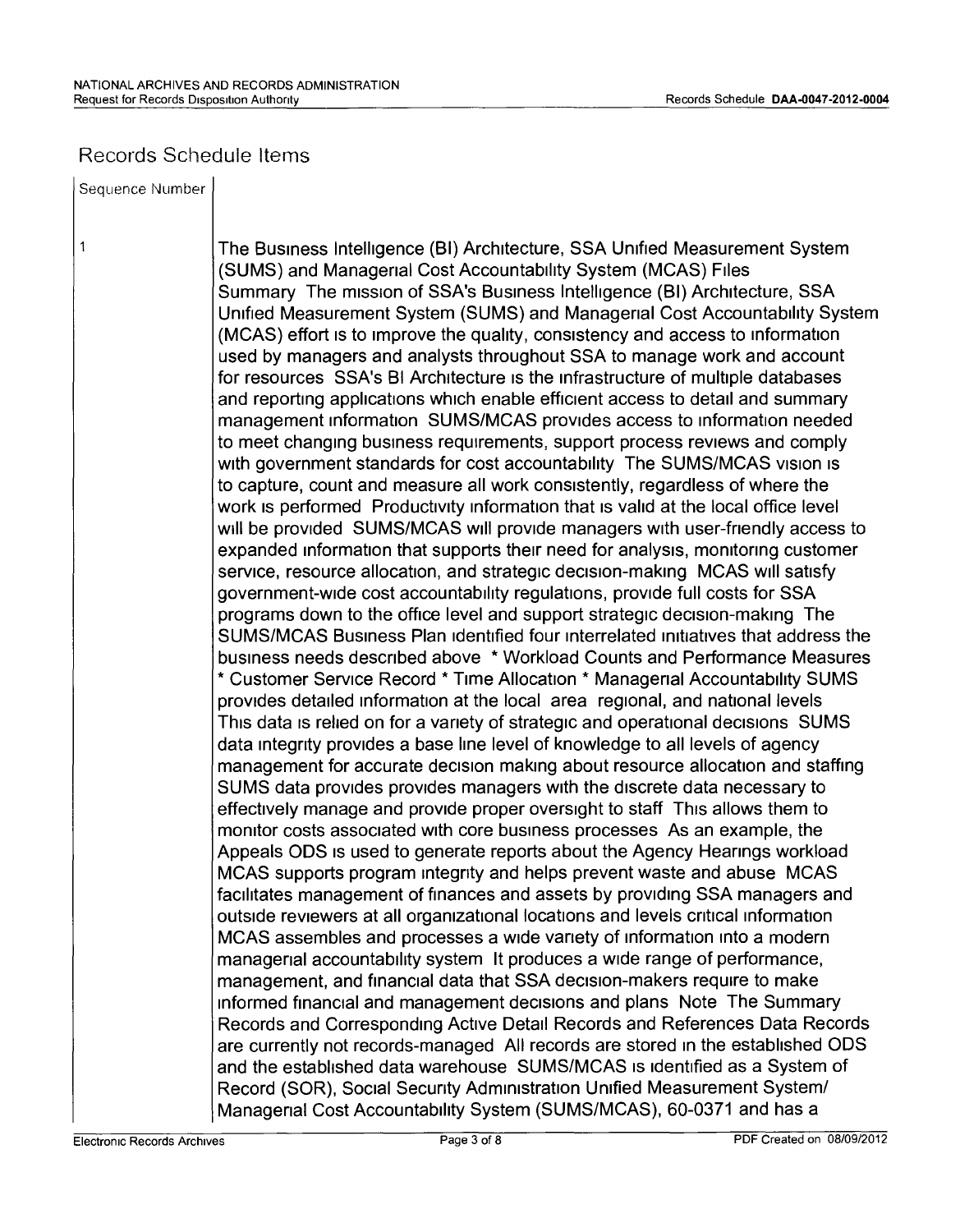|                | documented Privacy Impact Assessment (PIA) and Unique project identifier<br>016-00-01-01-01-2035-00                                                                                                                                                                                                              |                                                                                                       |  |  |
|----------------|------------------------------------------------------------------------------------------------------------------------------------------------------------------------------------------------------------------------------------------------------------------------------------------------------------------|-------------------------------------------------------------------------------------------------------|--|--|
| 1 <sub>1</sub> | <b>B1 Architecture and SUMS/MCAS Master Files</b>                                                                                                                                                                                                                                                                |                                                                                                       |  |  |
| 111            | 1 Data Source Extract Records                                                                                                                                                                                                                                                                                    |                                                                                                       |  |  |
|                | Disposition Authority Number<br>DAA-0047-2012-0004-0006                                                                                                                                                                                                                                                          |                                                                                                       |  |  |
|                | These records are housed in the BI Architecture and are used to move information<br>from one system to another Data Source Extract records are used to load<br>downstream systems and verify and validate accuracy, completeness and<br>timeliness The Data Source Extract Records are currently records-managed |                                                                                                       |  |  |
|                | <b>Final Disposition</b>                                                                                                                                                                                                                                                                                         | Temporary                                                                                             |  |  |
|                | Item Status                                                                                                                                                                                                                                                                                                      | Active                                                                                                |  |  |
|                | Is this item media neutral?                                                                                                                                                                                                                                                                                      | Yes                                                                                                   |  |  |
|                | Do any of the records covered<br>by this item currently exist in<br>electronic format(s) other than e-<br>mail and word processing?                                                                                                                                                                              | Yes                                                                                                   |  |  |
|                | Do any of the records covered<br>by this item exist as structured<br>electronic data?                                                                                                                                                                                                                            | Yes                                                                                                   |  |  |
|                | <b>GRS or Superseded Authority</b><br>Citation                                                                                                                                                                                                                                                                   | NC-047-75-007/8/A/1                                                                                   |  |  |
|                | Disposition Instruction                                                                                                                                                                                                                                                                                          |                                                                                                       |  |  |
|                | <b>Retention Period</b>                                                                                                                                                                                                                                                                                          | Destroy two years after creation, or when no longer<br>needed for Agency business, whichever is later |  |  |
|                | Additional Information                                                                                                                                                                                                                                                                                           |                                                                                                       |  |  |
|                | <b>GAO Approval</b>                                                                                                                                                                                                                                                                                              | Not Required                                                                                          |  |  |
| 112            | 2 Management Information (MI) and Transactional Detail Records                                                                                                                                                                                                                                                   |                                                                                                       |  |  |
|                | <b>Disposition Authority Number</b>                                                                                                                                                                                                                                                                              | DAA-0047-2012-0004-0005                                                                               |  |  |
|                | These records are houses in the BI Architecture and used to provide tactical<br>workload management The Transactional Detail and ODS databases are currently                                                                                                                                                     |                                                                                                       |  |  |
|                | <b>Final Disposition</b>                                                                                                                                                                                                                                                                                         | Temporary                                                                                             |  |  |
|                | Item Status                                                                                                                                                                                                                                                                                                      | Active                                                                                                |  |  |
|                | Is this item media neutral?                                                                                                                                                                                                                                                                                      | Yes                                                                                                   |  |  |
|                | Do any of the records covered<br>by this item currently exist in<br>electronic format(s) other than e-<br>mail and word processing?                                                                                                                                                                              | Yes                                                                                                   |  |  |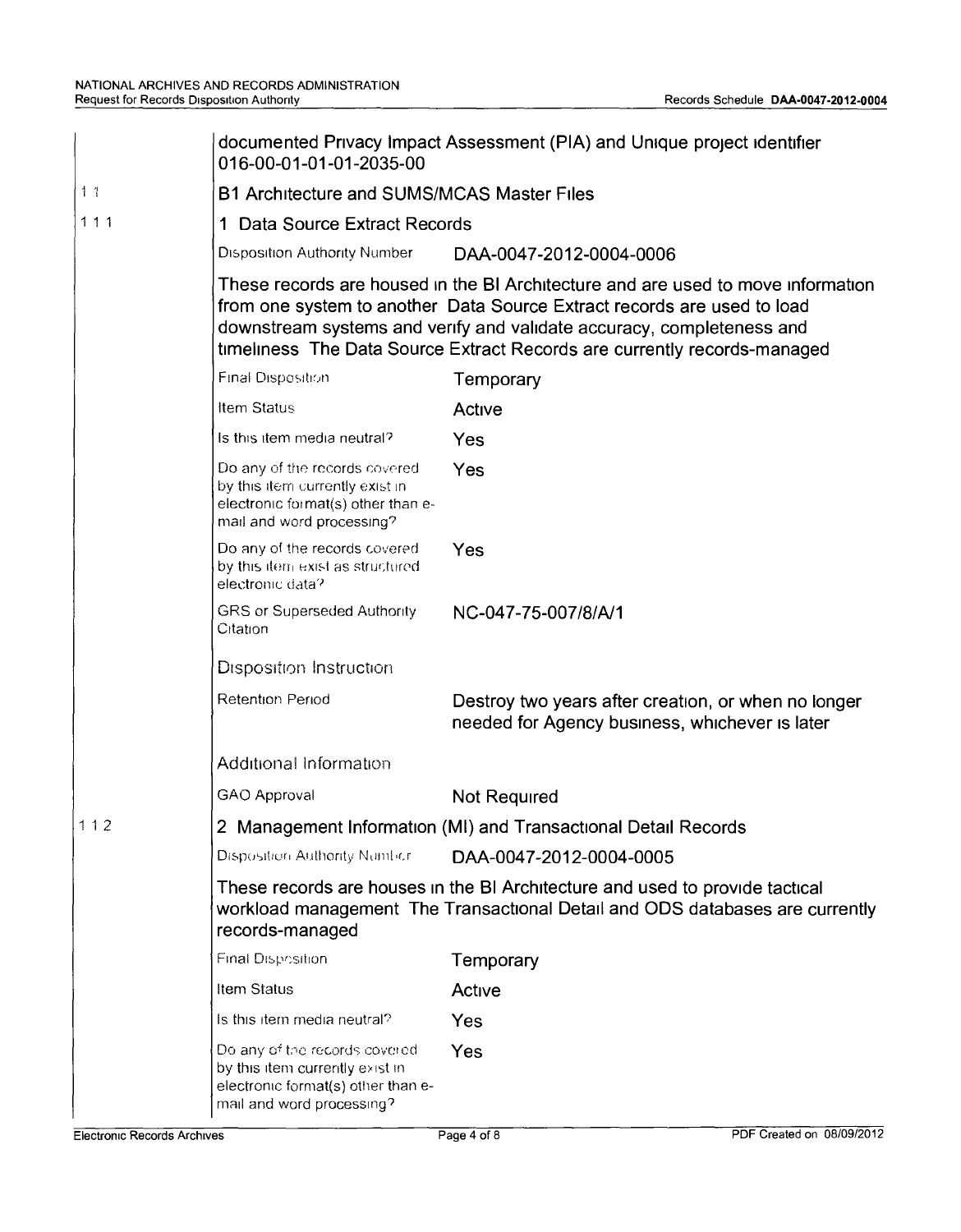|     | Do any of the records covered<br>by this item exist as structured<br>electronic data?                                                                                                                                                                                                                                                                                                                | Yes                                                                                                                                                                                                                                                                        |  |  |
|-----|------------------------------------------------------------------------------------------------------------------------------------------------------------------------------------------------------------------------------------------------------------------------------------------------------------------------------------------------------------------------------------------------------|----------------------------------------------------------------------------------------------------------------------------------------------------------------------------------------------------------------------------------------------------------------------------|--|--|
|     | GRS or Superseded Authority<br>Citation                                                                                                                                                                                                                                                                                                                                                              | NC-047-75-007/8/A/1                                                                                                                                                                                                                                                        |  |  |
|     | <b>Disposition Instruction</b>                                                                                                                                                                                                                                                                                                                                                                       |                                                                                                                                                                                                                                                                            |  |  |
|     | <b>Retention Period</b>                                                                                                                                                                                                                                                                                                                                                                              | Delete/destroy three years after the end of fiscal<br>year in which the data were closed or when the<br>agency determines that they are no longer needed<br>for administrative, legal, audit, or other evaluation,<br>planning, or operational purposes whichever is later |  |  |
|     | Additional Information                                                                                                                                                                                                                                                                                                                                                                               |                                                                                                                                                                                                                                                                            |  |  |
|     | GAO Approval                                                                                                                                                                                                                                                                                                                                                                                         | Not Required                                                                                                                                                                                                                                                               |  |  |
| 113 |                                                                                                                                                                                                                                                                                                                                                                                                      | 3 Summary Records and Corresponding Active Detail Records                                                                                                                                                                                                                  |  |  |
|     | <b>Disposition Authority Number</b>                                                                                                                                                                                                                                                                                                                                                                  | DAA-0047-2012-0004-0002                                                                                                                                                                                                                                                    |  |  |
|     | These records are housed in the BI Architecture and contain summarized and<br>aggregate information created by combining data elements or observations The<br>active detail records are required to build to summary records and provide an<br>audit trail of summary back to detail records These records are used for program<br>evaluation, workload management, budget and analysis and trending |                                                                                                                                                                                                                                                                            |  |  |
|     | Final Disposition                                                                                                                                                                                                                                                                                                                                                                                    | Temporary                                                                                                                                                                                                                                                                  |  |  |
|     | Item Status                                                                                                                                                                                                                                                                                                                                                                                          | Active                                                                                                                                                                                                                                                                     |  |  |
|     | Is this item media neutral?                                                                                                                                                                                                                                                                                                                                                                          | Yes                                                                                                                                                                                                                                                                        |  |  |
|     | Do any of the records covered<br>by this item currently exist in<br>electronic format(s) other than e-<br>mail and wore processing?                                                                                                                                                                                                                                                                  | Yes                                                                                                                                                                                                                                                                        |  |  |
|     | Do any of the records covered<br>by this item exist as structured<br>electronic data?                                                                                                                                                                                                                                                                                                                | Yes                                                                                                                                                                                                                                                                        |  |  |
|     | <b>GRS or Superseded Authority</b><br>Citation                                                                                                                                                                                                                                                                                                                                                       | NC-047-75-007/8/A/1                                                                                                                                                                                                                                                        |  |  |
|     | <b>Disposition Instruction</b>                                                                                                                                                                                                                                                                                                                                                                       |                                                                                                                                                                                                                                                                            |  |  |
|     | Retention Period                                                                                                                                                                                                                                                                                                                                                                                     | Delete/destroy when the agency determines that they<br>are no longer needed for administrative, legal, audit,<br>or other evaluation, planning or operational purposes                                                                                                     |  |  |
|     | Additional Information                                                                                                                                                                                                                                                                                                                                                                               |                                                                                                                                                                                                                                                                            |  |  |
|     | GAO Approval                                                                                                                                                                                                                                                                                                                                                                                         | Not Required                                                                                                                                                                                                                                                               |  |  |
|     |                                                                                                                                                                                                                                                                                                                                                                                                      |                                                                                                                                                                                                                                                                            |  |  |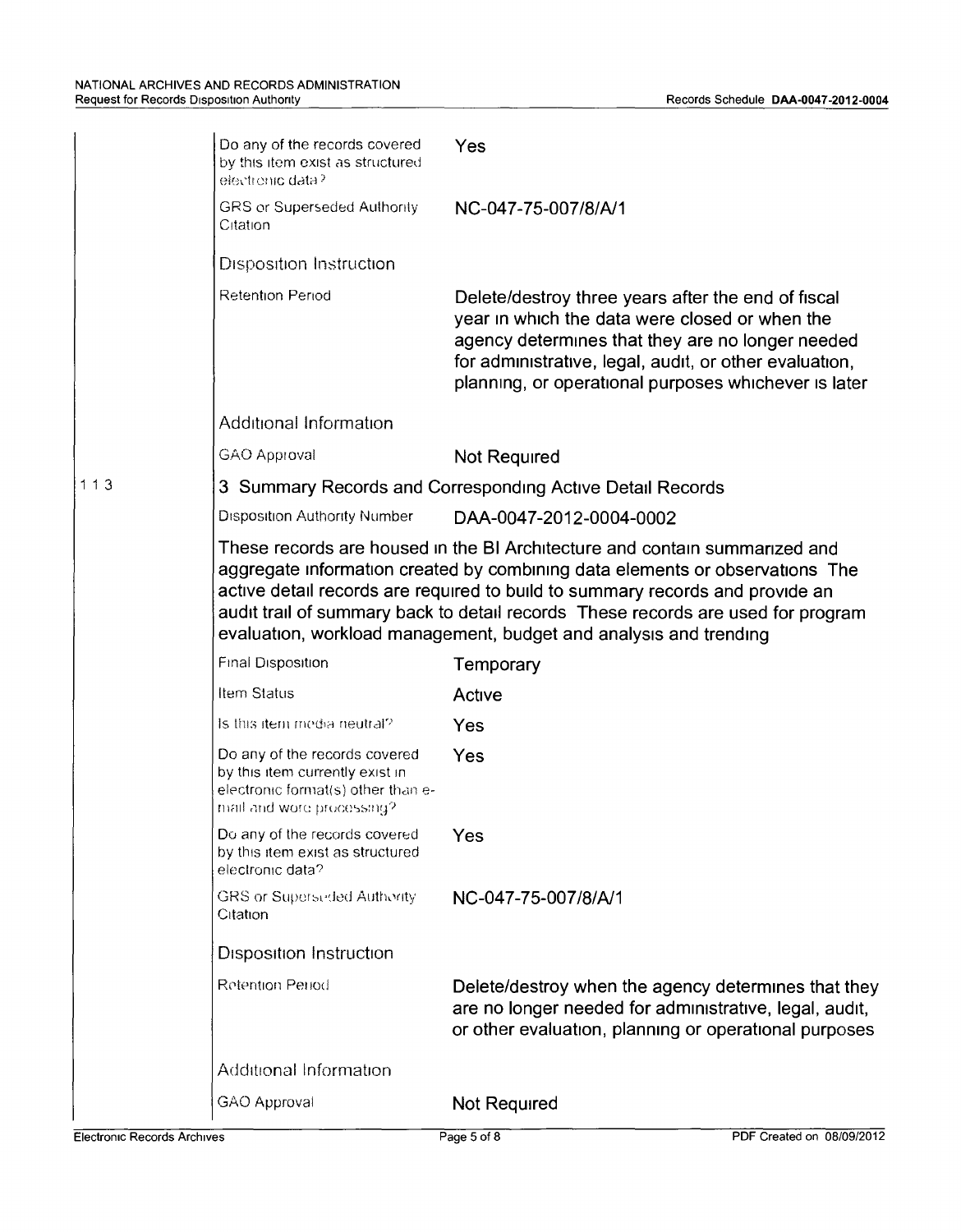| 114 | 4 Reference Data Records                                                                                                            |                                                                                                                                                                                                                                                                                                                               |  |  |
|-----|-------------------------------------------------------------------------------------------------------------------------------------|-------------------------------------------------------------------------------------------------------------------------------------------------------------------------------------------------------------------------------------------------------------------------------------------------------------------------------|--|--|
|     | <b>Disposition Authority Number</b>                                                                                                 | DAA-0047-2012-0004-0003                                                                                                                                                                                                                                                                                                       |  |  |
|     | same values                                                                                                                         | This data is housed in reference tables within the BI Architecture Reference<br>data provides common information used throughout SSA and standardizes code<br>structures and code usage of SSA business and policy with approved values<br>Reference data allows multiple applications to interface with each other using the |  |  |
|     | <b>Final Disposition</b>                                                                                                            | Temporary                                                                                                                                                                                                                                                                                                                     |  |  |
|     | Item Status                                                                                                                         | Active                                                                                                                                                                                                                                                                                                                        |  |  |
|     | Is this item media neutral?                                                                                                         | Yes                                                                                                                                                                                                                                                                                                                           |  |  |
|     | Do any of the records covered<br>by this item currently exist in<br>electronic format(s) other than e-<br>mail and word processing? | Yes                                                                                                                                                                                                                                                                                                                           |  |  |
|     | Do any of the records covered<br>by this item exist as structured<br>electronic data?                                               | Yes                                                                                                                                                                                                                                                                                                                           |  |  |
|     | <b>GRS or Superseded Authority</b><br>Citation                                                                                      | NC-047-75-007/8/A/1                                                                                                                                                                                                                                                                                                           |  |  |
|     | <b>Disposition Instruction</b>                                                                                                      |                                                                                                                                                                                                                                                                                                                               |  |  |
|     | <b>Retention Period</b>                                                                                                             | Delete/destroy when the agency determines that they<br>are no longer needed for administrative, legal, audit,<br>or other evaluation, planning or operational purposes                                                                                                                                                        |  |  |
|     | Additional Information                                                                                                              |                                                                                                                                                                                                                                                                                                                               |  |  |
|     | <b>GAO Approval</b>                                                                                                                 | Not Required                                                                                                                                                                                                                                                                                                                  |  |  |
|     |                                                                                                                                     |                                                                                                                                                                                                                                                                                                                               |  |  |